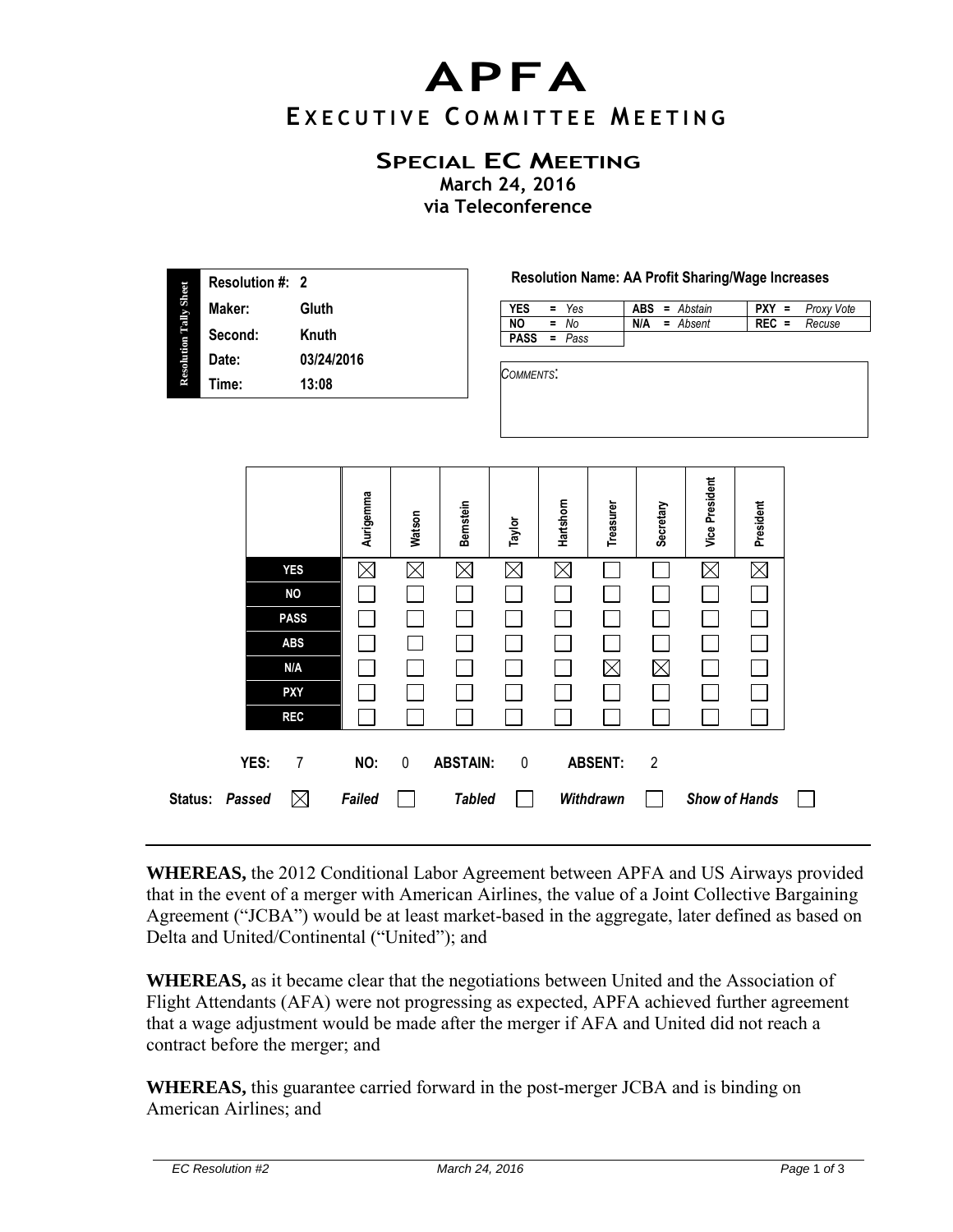## **A P F A E X E C U T I V E C O M M I T T E E M E E T I N G**

**WHEREAS,** a contract still has not been reached between AFA and United; and

**WHEREAS,** on March 23, 2016, the Company offered to accelerate the United-based wage adjustment and increase Flight Attendant pay scales by 6% effective April 1, 2016, with all future scale increases calculated against these new higher rates, which means future rates will also be higher; and

**WHEREAS,** that wage adjustment "assumes that United's eventual JCBA will include pay rates slightly higher than Delta's current rates, which would result in the 6% wage increase under the APFA JCBA;" and

**WHEREAS,** the Company explained, in part, that it is making this adjustment now "because none of us expected our flight attendants to have to wait this long to receive that increase, and it remains unclear when United will reach a joint agreement with its flight attendants;" and

**WHEREAS,** under the Company's offer, whenever AFA and United "do reach a ratified agreement, [the Company] will work with the APFA to determine what the actual contractual adjustment should be for American's flight attendants" and if the 6% wage increase turns out to be too low, the Company will adjust pay rates upward, but if the adjustment was too high, it will not seek to lower the new rates; and

**WHEREAS,** this wage adjustment offer cannot be implemented without APFA's agreement; and

**WHEREAS,** on March 23, 2016, the Company also offered APFA the opportunity for Flight Attendants to participate in a Company-wide Profit Sharing Plan broadly described in the attached communication, with the terms and conditions set forth in the Plan governing Flight Attendants' participation; and

**WHEREAS,** this profit sharing offer cannot be implemented as to Flight Attendants without APFA's agreement; and

**WHEREAS,** the effective date of the Profit Sharing Plan as it applies to Flight Attendants will be the date on which APFA agrees to the offer by way of a Letter of Agreement, and that Letter of Agreement "shall remain in effect for the duration of the Collective Bargaining Agreement dated December 13, 2014;" and

**WHEREAS,** both the wage increase and profit sharing are long overdue acknowledgements of Flight Attendants' invaluable contribution to making American Airlines successful; and

**WHEREAS,** under Article III, Section 4.A of the APFA Constitution, the Executive Committee "shall interpret this Constitution, subject to the approval of the Board of Directors;" and

**WHEREAS,** Article XI, Section 1.F of the APFA Constitution provides that: "Any letters of agreement or side letters entered into between an employer and the APFA during or outside of